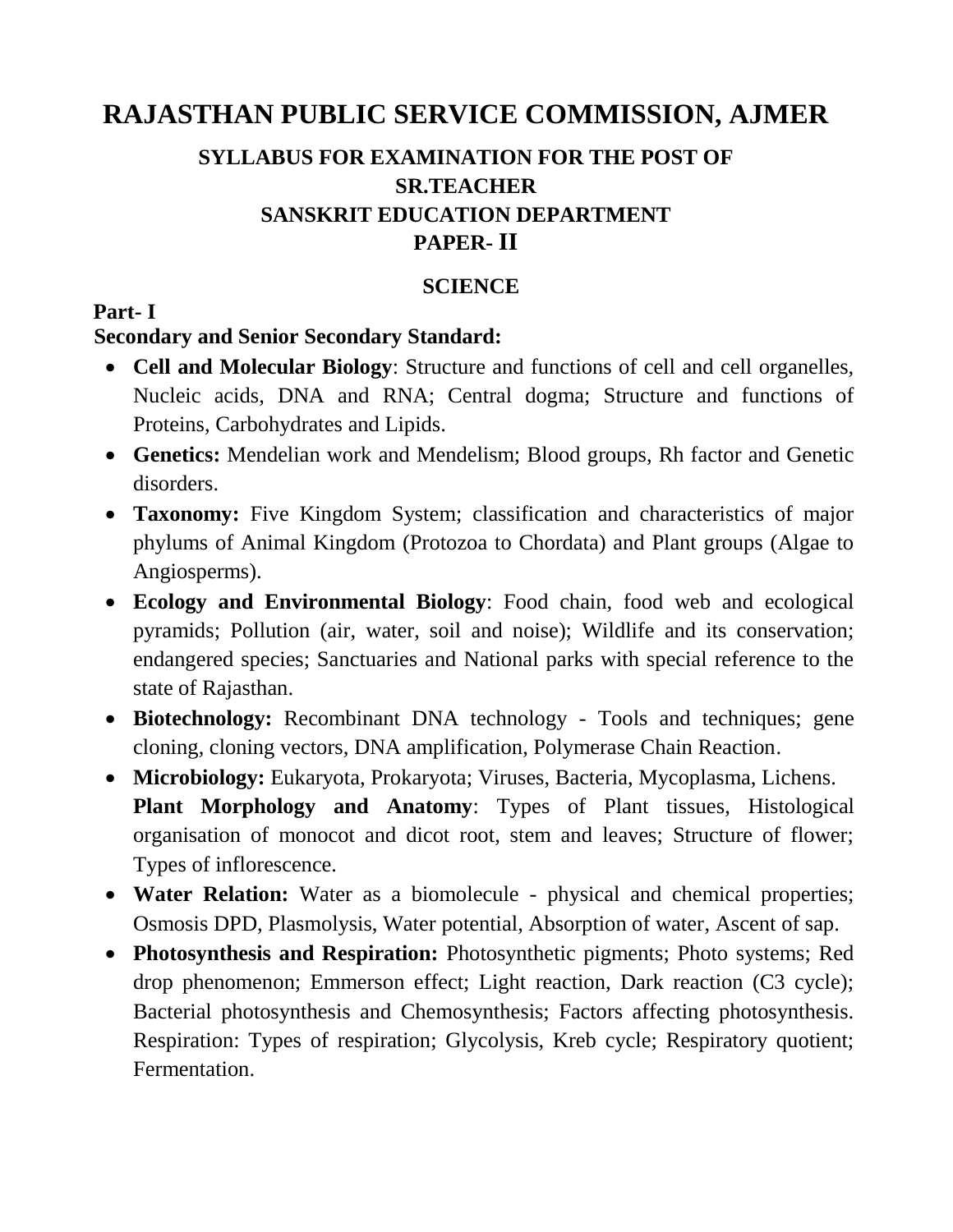- **Enzymes:** Structure, Classification, Mechanism of Action and Factors affecting enzyme activities.
- **Plant Growth and Development:** Differentiation, Dedifferentiation and Redifferentiation. Structure Discovery and Roles of Plant Growth Regulators - Auxin, Gibbrellins, Cytokinins, Ethylene and Abscisic acid.
- **Animal Developmental Biology:** Gametogenesis, Fertilization, Cleavage, Gastrulation, Organogenesis.
- **Evolution:** Lamarkism, Darwinism, Natural selection, Adaptation, Neo-Darwinism, Neo-Lamarkism; Concept of species and speciation.
- **Human Anatomy and Physiology:** Structure and function of human tissue, digestive system, excretory system, respiratory system, circulatory system and nervous system.
- **Human Health:** Nutrition, common human diseases, vaccination, immunity, tissue and organ transplantations and Bio- treatment techniques.
- **Atomic Structure:** Fundamental Particles, Atomic models and their limitations, dual nature of particles, de-broglie equation, uncertainity principle, Modern concept of atomic structure, quantum numbers, Aufbau principle, Pauli's exclusion principle, Hund's rule, (n+l) rule. Electronic configuration of elements. Atomic mass, molecular mass, Equivalent mass, Mole concept, Symbols, ions, radicals, variable valancies, type of formulas – empirical formula, molecular formula, Chemical stoichiometry.
- **Chemical Bonding and Molecular Structure:** Ionic bond, covalent bond, coordinate bond. General properties of ionic and covalent bond, polarization, hybridization, Geometry of molecules, directional properties of bond, Fajan's Rule, concept of resonance**.**
- **Classification of Elements and Periodicity in Properties:** Mendeleev's periodic law and classification of elements, limitation of Mendeleev's periodic table, Modern concept of periodic table, electronic configuration and nomenclature of elements, Periodicity in properties - atomic and ionic radii, ionisation enthalpy, electron gain enthalpy, electro negativity and valency.
- **Equilibrium:** Law of mass action and its application to homogeneous equilibria, Le-chatelier principle and its application to physical and chemical system. Factors affecting chemical equilibria. Ionic equilibria in solutions, Acid-base concept, pH scale, Buffer solution. Dissociation of acid and base, Common ion effect and its importance. Solubility product and its uses.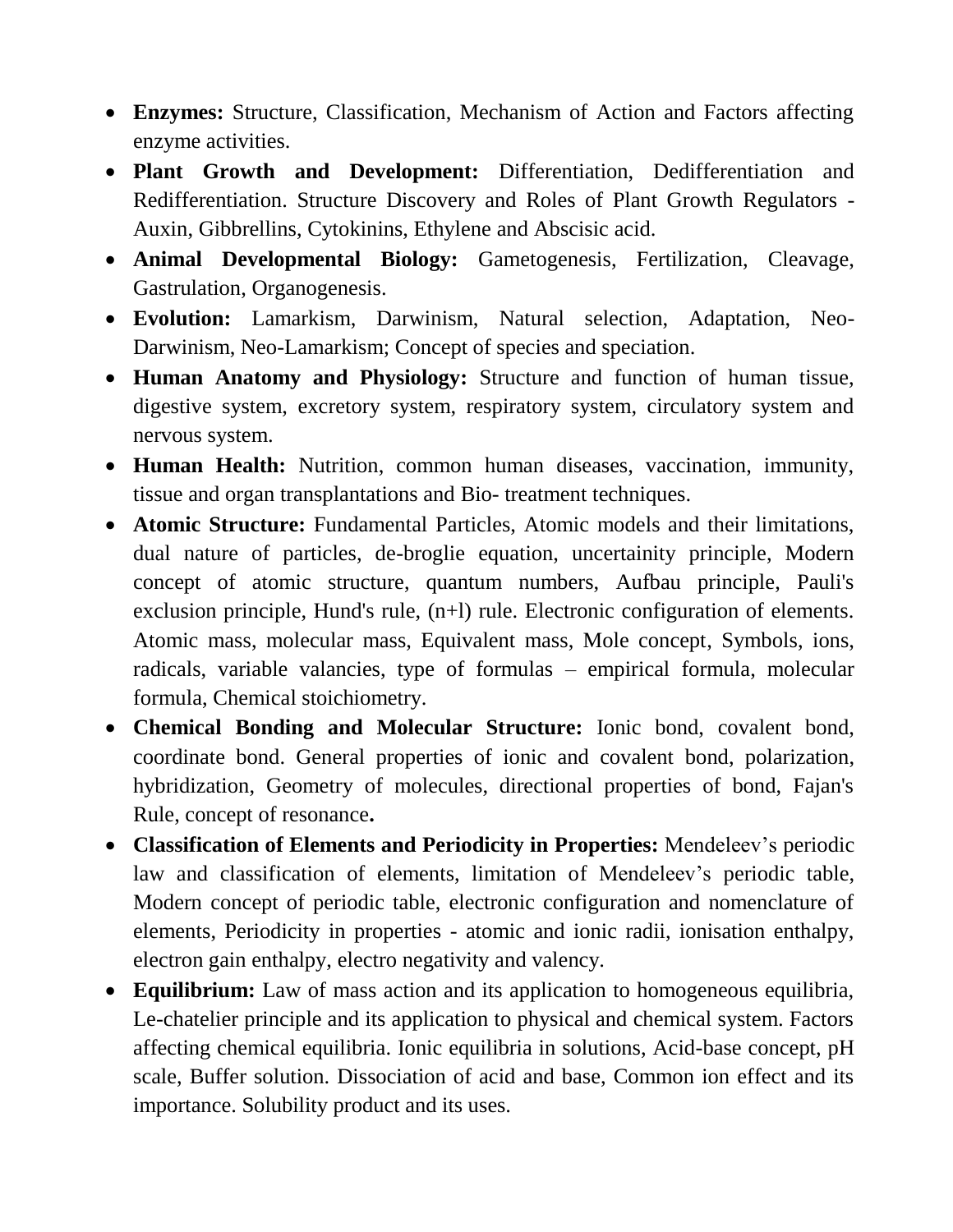- **Redox Reactions:** Concept of redox reactions, Oxidation numbers, balancing and applications of redox reactions.
- **Organic Chemistry:** Different methods of purification, qualitative and quantitative analysis, classification and IUPAC nomenclature of organic compouds. Homolytic and heterolytic bond fission, free radicals, carbocations, carbanions, electrophiles and nucleophiles, type of organic reactions.
- **Hydrocarbons:** Aliphatic hydrocarbons (Alkane, Alkene and Alkyne); Aromatic hydrocarbon (Benzene), concept of aromaticity, chemical properties.
- **Physical World and Measurements**: Fundamental and derived units, systems of units, dimensional formula and dimensional equations, accuracy, and error in measurements.
- **Vectors:** Concept of vector quantity and vector, unit vector, vector addition and multiplication.
- **Kinematics:** Motion in one dimension, uniformly accelerated motion, motion with uniform velocity, relative velocity.
- **Laws of Motion:** Newton's laws of motion, impulse, momentum, conservation of momentum.
- **Work, Energy, Power:** Work done by a constant/variable force, Kinetic and potential energy, conservative/non-conservative forces, power.
- **Rotational Motion:** Angular momentum, torque, centripetal & centrifugal force, moment of inertia, rolling motion.
- **Friction:** Origin of friction, quantifying frictional forces, types of friction.
- **Gravitation:** Universal laws of gravitation, gravitational acceleration (*g*), variation of *g*, orbital velocity, escape velocity, planetary motion, Kepler's law.
- **Properties of Matter:** Hook's law, young's modulus, bulk modulus, tortional rigidity, Application of elastic behaviour.
- **Fluid dynamics:** Types of flow of liquid, critical velocity, coefficient of viscosity, terminal velocity, Stoke's law, Reynold's number, Bernoulli's theorem, and applications.
- **Electricity and Magnetism:** Current Electricity, Magnetic Effect of Current and Electromagnetic Induction.
- **Ray Optics:** Laws of reflection and refraction, Image formation by lenses and mirrors, total internal reflection, dispersion by prism, scattering of light, defects in vision, microscope, telescope.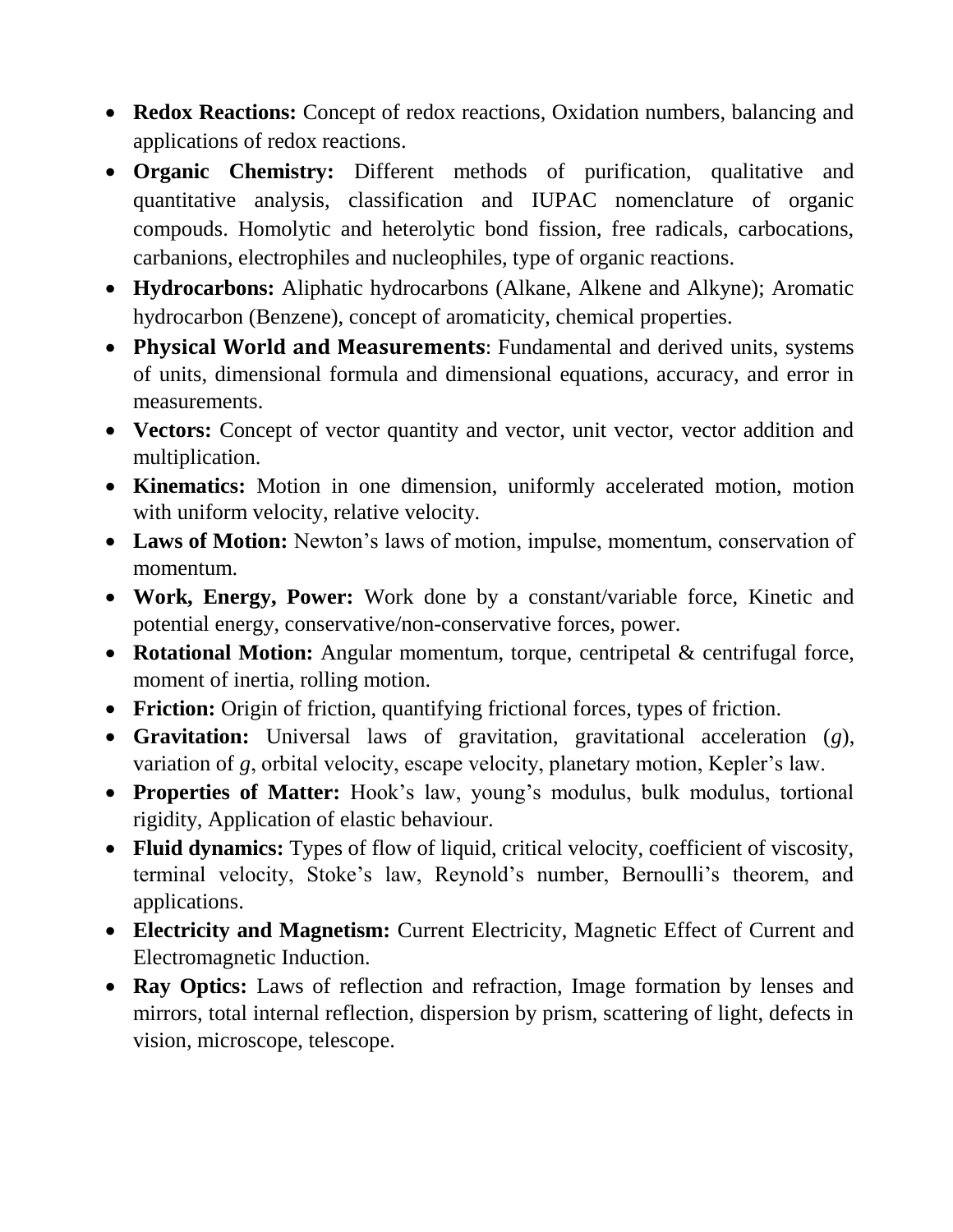## **Part- II**

### **Graduation Standard:**

- **Cell and Molecular Biology:** Cell cycle, mitosis, meiosis and their significance. Chromatin organisation. DNA replication; Transcription; Translation.
- **Genetics:** Post Mendelian work, gene interaction, regulation of gene expression in prokaryotes and eukaryotes, linkage, crossing-over, physical mapping, sex determination and sex linked inheritance, maternal inheritance. Mutations and chromosomal aberrations.
- **Animal Taxonomy:** Methods of taxonomic collections; Classification and characteristics of animal kingdom up to class level.
- **Representative Animals:** Life cycle, external and internal features of *Paramecium, Fasciola,* Earthworm, Cockroach and Frog.
- **Taxonomy of Angiosperms:** Classification of Angiosperms; Types of inflorescence; Economic importance and Characteristic features of families - Euphorbiaceae, Solanaceae, Malvaceae, Convolvulaceae, Fabaceae, Asteraceae and Poaceae. Floral formula and floral diagram.
- **Ecology and Environmental Biology:** Structure and functions of ecosystem; Ecological succession; Energy flow; Biogeochemical cycles – Carbon, Nitrogen, Oxygen, Phosphorus; Major biomes of the world. Red Data Book. Environmental laws; Major environmental issues - Global warming, Greenhouse effect, Acid rain, El-Nino and La-nina, Ozone depletion, Deforestation, Carbon emission, Radiation hazards.
- **Biotechnology:** Genetic engineering, Gene transfer techniques; genomic library; plant and animal tissue culture; Genetically Modified crops. Application of biotechnology in agriculture and medicine; Transgenic animals and plants. DNA finger printing. Ethical issues; Biopiracy.
- **Cryptogams:** General characteristics, Classification, Reproduction and Types of life cycles of Algae, Fungi, Bryophytes and Pteridophytes. **Seed Plants:** General characteristics, evolution of seed habit. Classification, general character and Reproduction in Gymnosperms.
- **Plant Anatomy:** Apical Meristem, abnormal histological organisation of stem medullary and cortical vascular bundles, abnormal secondary growth in stems. **Reproduction in Plants**: Double fertilization, types of embryos and endosperms, polyembryony, apomixes, parthenocarpy.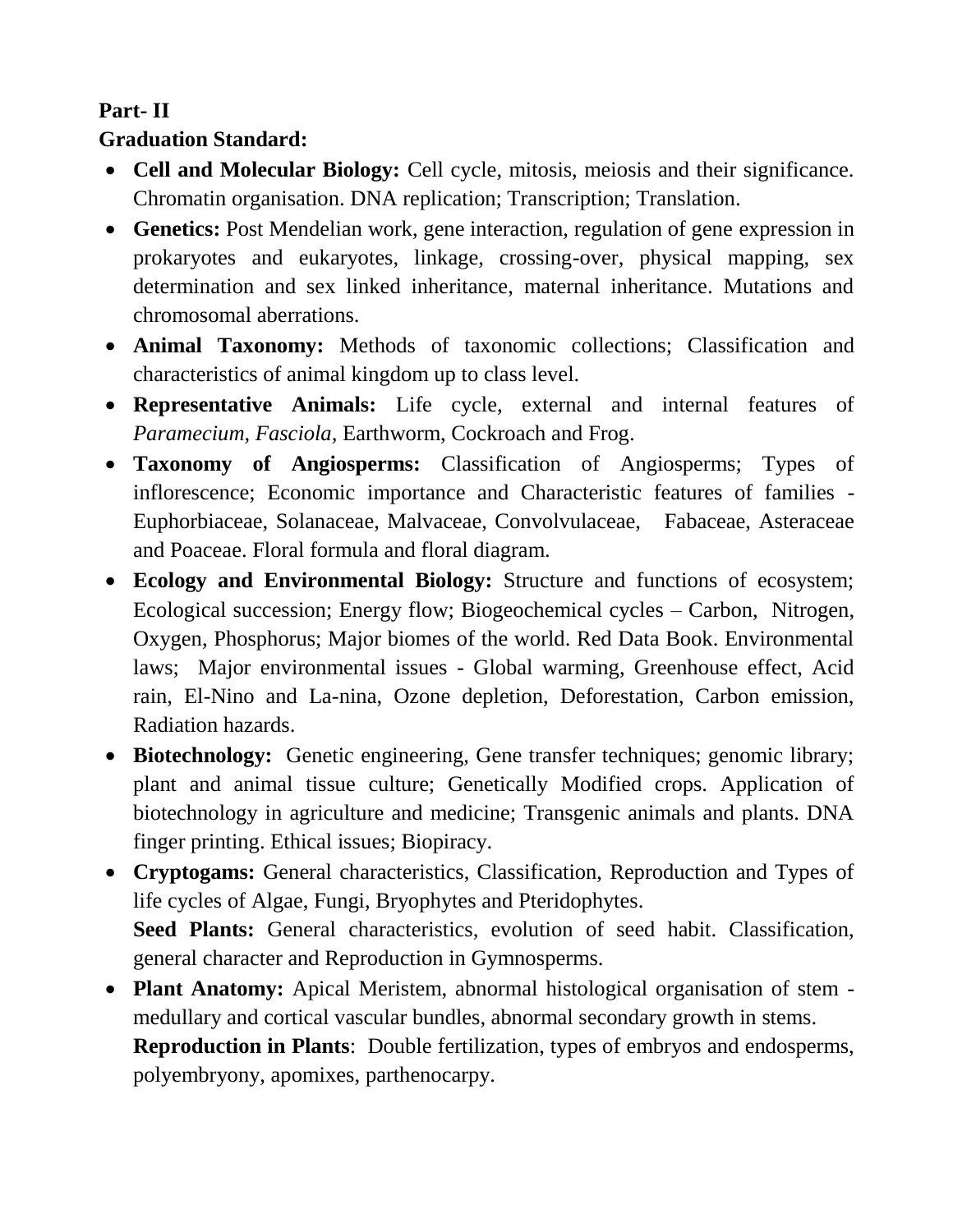**Water Relations:** Transpiration, Guttation, mechanism of stomatal movement, factors affecting transpiration, mechanism of phloem transport.

**Plant Nutrition:** Macro and Micro Nutrients – their role and deficiency symptoms.

- **Photosynthesis and Respiration:** C3, C4 cycle and Crassulacean Acid Metabolism. Photophosphorylation - chemiosmotic hypothesis. Photorespiration. **Respiration:** Electron Transport Chain and Oxidative phosphorylation.
- **Plant Growth and Development**: Kinetics of growth, photoperiodism, vernalisation, seed dormancy, senescence, Physiology of flowering and fruit development.
- **Animal Developmental Biology:** Extra embroyonic membranes, placenta, regeneration, stem cells, teratology, animal cloning, test tube baby, fate maps, parthenogenesis, aging, paedogenesis and neoteny.
- **Human Physiology:** Endocrine system, digestive glands, nerve impulse conduction, muscles contraction, hormonal control of reproduction, gas transport of oxygen and carbon dioxide in blood, cardiac cycle, blood clotting.
- **Economic Zoology:** Economic importance of Protozoa, Annelids, Insects and Mollusca; Social life of bees and monkeys.
- **Co-ordination Compounds:** Co-ordination number, Ligands and their types and Werner's theory, IUPAC nomenclature of co-ordination compounds and formulation of mono nuclear co-ordination compound, Isomerism, shapes, colors, magnetic properties in complexes, stability of co-ordination compounds, metal carbonyl compound (classification, preparation, bonding and properties).
- **Molecular Structure:** Elementary idea about Valence Bond Theory, Molecular Orbital Theory (for simple homo-nuclear diatomic molecules), Valence Shell Electrons Pair Repulsion Theory, Crystal Field Theory.
- **States of Matter: Gaseous state-** gas laws, ideal gas equation, Dalton's law of partial pressure, kinetic theory of gases, deviation from ideal behavior, critical temperature and its importance, liquification of gases. **Liquid state**- properties of liquid, vapoure pressure, surface tension and viscocity cofficient and its application. **Solid state-** classification of solids, crystal structure.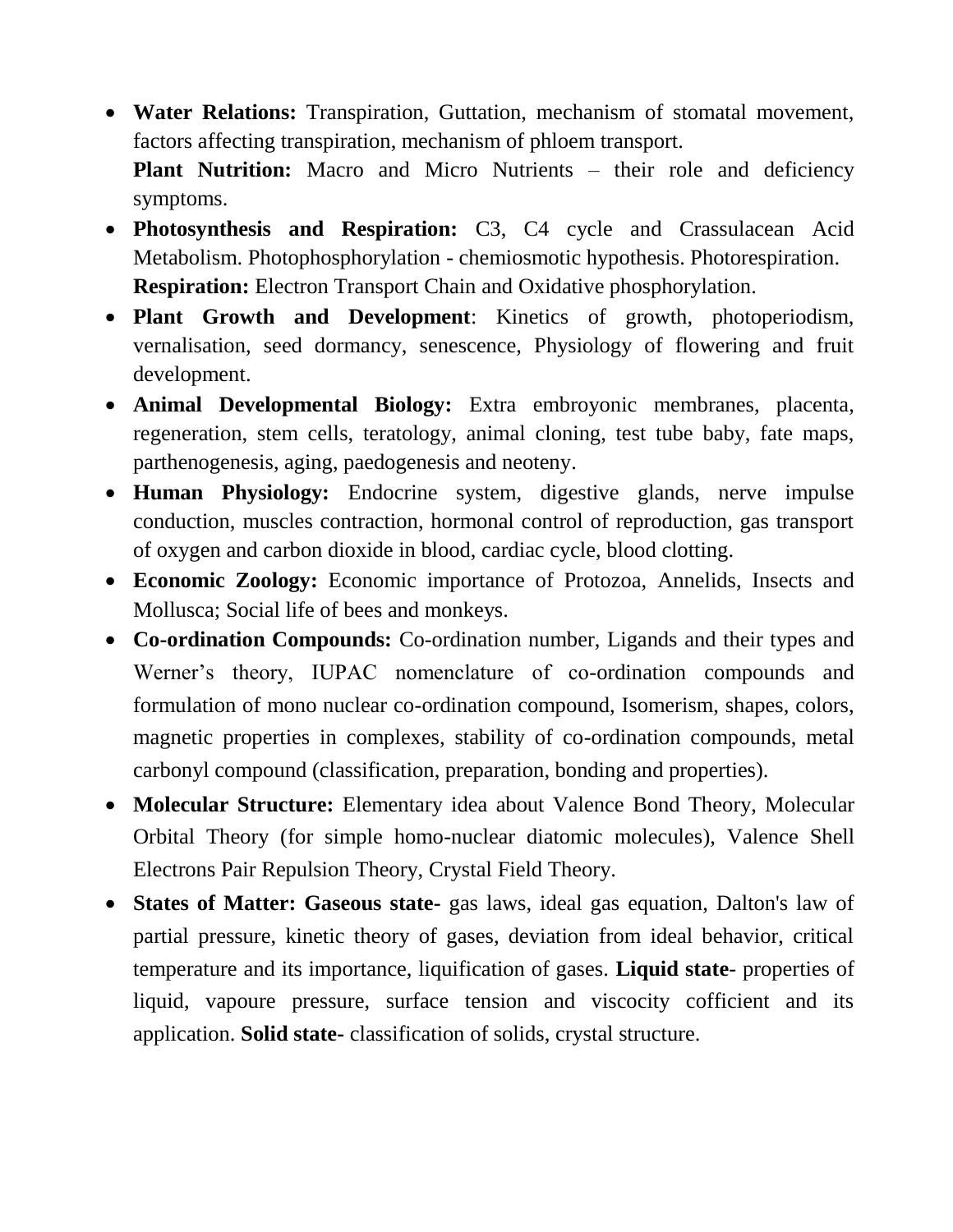**Zero group elements:** Position in periodic table, isolation, compounds of zero group elements.

**s and p -block elements**: Electronic configuration, general characteristics and properties.

**d-block elements**: Electronic configuration, general characteristics for e.g. color, oxidation state, tendency to form complexes, magnetic properties, interstitial compound, catalytic properties, alloys.

**f-block elements**: Lanthanides and Actinides, Electronic configuration, Lanthanide contraction and its consequences, Super heavy elements.

 **Metals and Metallurgy:** Minerals and ores, General principles of metallurgy, Metallurgy of Cu, Fe, Al and Zn.

**Non-metals and their Compounds**: Carbon, Nitrogen, Sulphur, Oxygen, Phosphorous, halogens, Allotropes of C, S and P and their uses. Cement and Plaster of Paris.

- **Chemical Kinetics**: Order and molecularity of reactions, first and second order reactions and their rate expressions (no derivation), Zero and Pseudo order reactions, Arrhenius equation, Collision theory and Activated Complex Theory.
- **Solutions:** Osmotic pressure, lowering of vapour pressure, depression of freezing point and elevation of boiling point. Determination of molecular weight in solution. Association and dissociation of solutes.
- **Electrochemistry:** Electrochemical cells, electrode potentials, measurement of e.m.f. Conductance: Cell constant, specific and equivalent conductivity, Kohlrausch's Law and its applications, solubility and solubility product, equivalent conductivity at infinite dilution of weak electrolytes, hydrolysis and hydrolysis constant.
- **Surface Chemistry**: Adsorption, homogenous and heterogeneous catalysis, colloids and suspensions.
- **Reaction Mechanism:** Inductive, Mesomeric and Hyper-conjugation, Addition and substitution, Electrophilic addition and substitution reaction, Nucleophilic addition and substitution reactions (SN1 and SN2), Elimination reactions. Directive influence of functional group.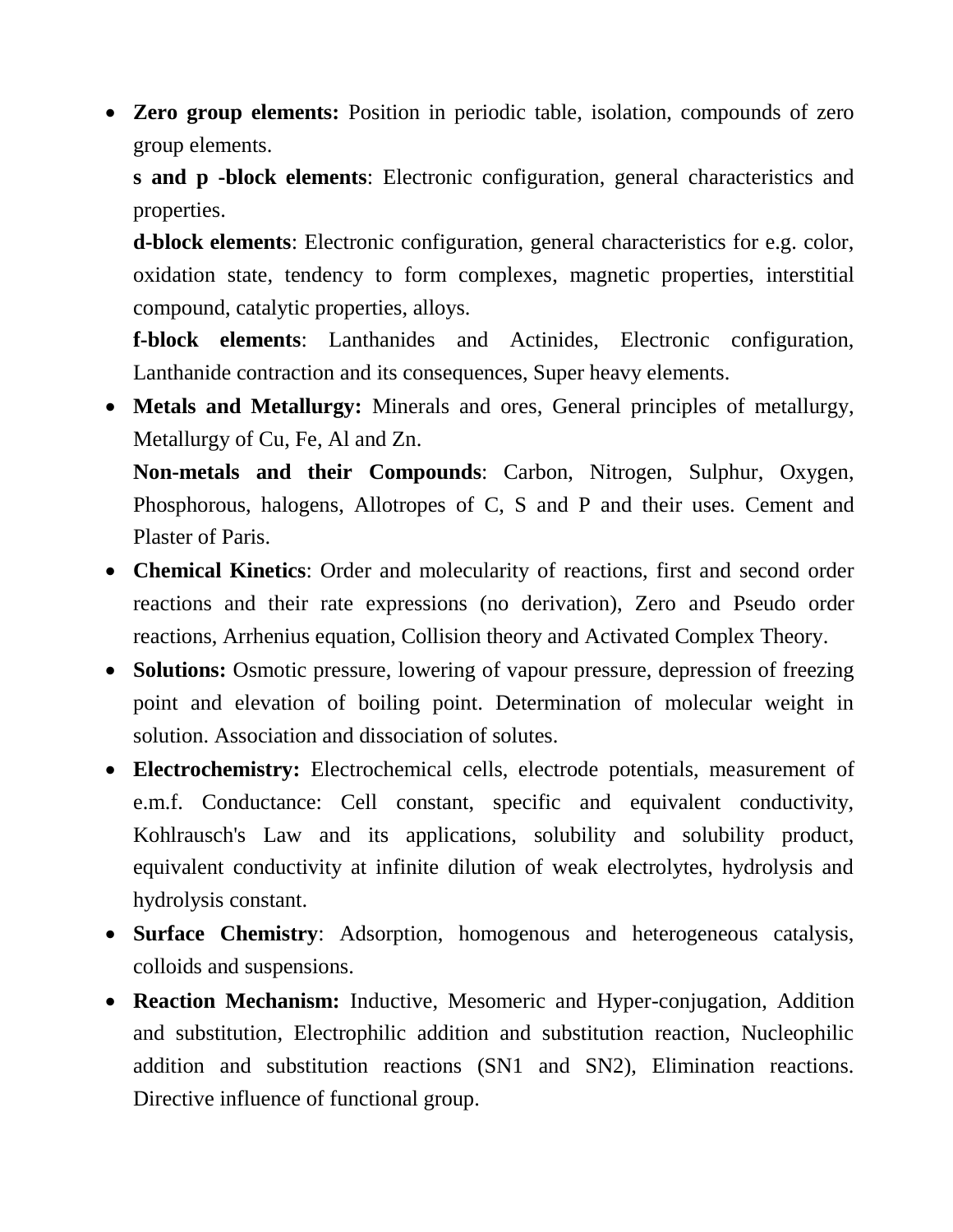- **Spectroscopy Techniques:** UV-Visible (Lambert-Beer's law, Auxochrome and Chromophore, various shifts, calculation of  $\lambda_{\text{max}}$  values of dienes, polyenes and enone compounds). IR (Molecular vibrations, Hook's law, intensity and position of IR bands, finger print region, characteristic absorption of common functional groups).
- **Bio-Inorganic Chemistry:** Role of bulk and trace metal ions in biological system with special reference to Mg, Ca, Fe and Cu.
- **Bio-molecules:** Carbohydrates, Proteins, Vitamins, Nucleic Acids.
- **Polymers:** Natural and synthetic polymers.
- **Chemistry in Everyday Life:** Chemical in medicines, Chemicals in food, cleansing agents.
- **Mechanics:** Conservation laws, Centre of mass, elastic and inelastic collision, damped & forced oscillations.
- **Classical Electrodynamics:** Coulamb's law, electric field and potential, dipole, dielectric, Gauss's theorem and application, Maxwell's equations.
- **Wave Optics:** Huygen's principle, Interference of light, double slit experiment, diffraction of light, single slit diffraction, resolving power of an optical instrument, polarization and scattering of light.
- **Thermal and Statistical Physics:** Laws of thermodynamics, Carnot's engine and efficiency; Internal energy, entropy, enthalpy and Gibb's free energy and Legendre transformation. Statistical description of system of particles: ensemble, basic postulates, and density of states.
- **Quantum Mechanics:** Postulates of quantum mechanics, uncertainty principle, Schrodinger equation, harmonic oscillator and its stationary state, one dimensional wells and barriers. Linear vector spaces and Operators.
- **Modern Physics:** Special theory of relativity, nuclear physics and radioactivity, Structure of atom, wave property of matter, particle physics.

## **Part- III Teaching Methods:**

- Definition and concept of science, nature of science, types of correlation in context of relationship with other school subjects, aims and objectives of science teaching, Scientific method, Scientific literacy, Scientific attitude.
- Principles of developing science curriculum at secondary level, factors affecting the selection and organisation of science curriculum, National Curriculum